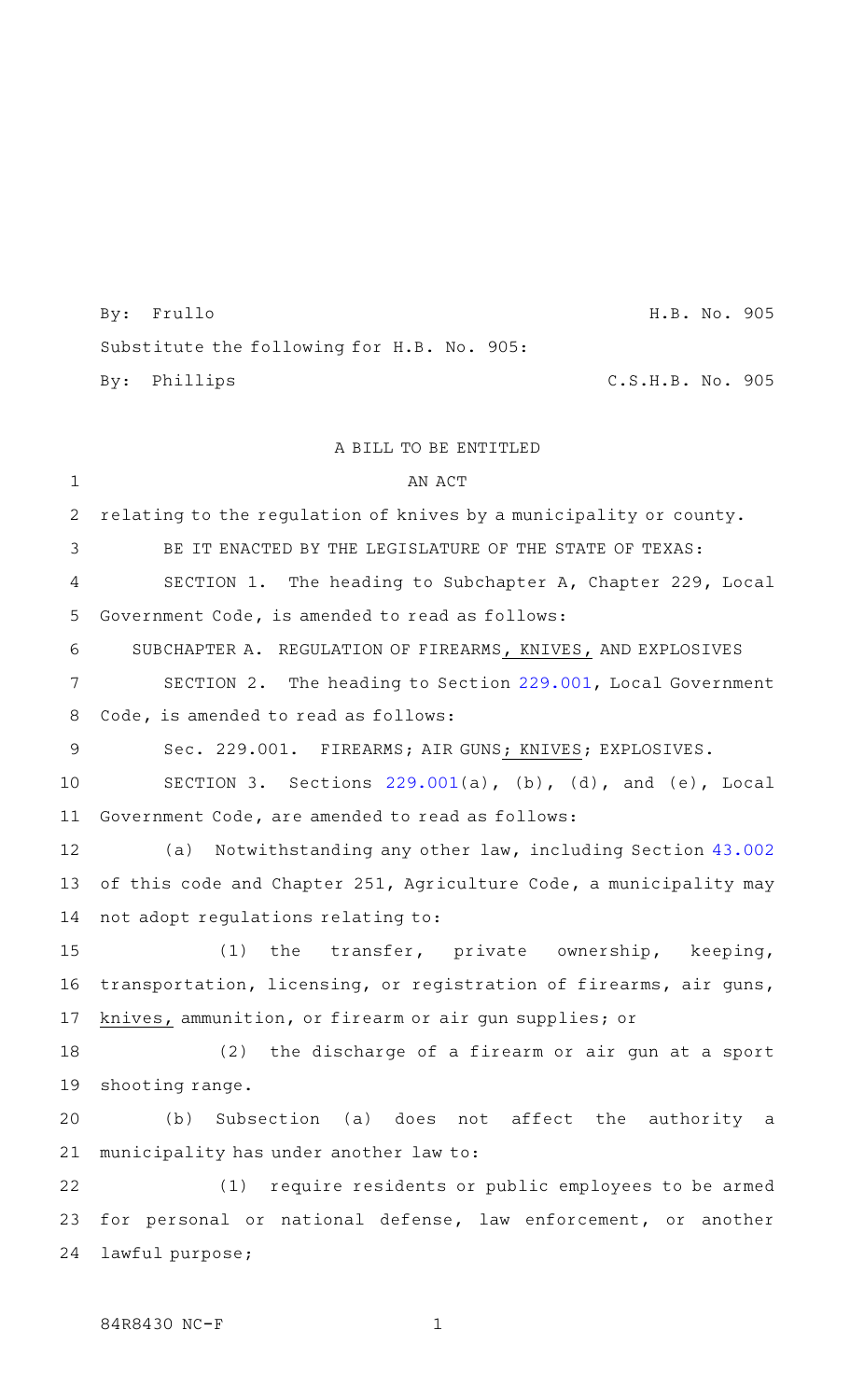## $C.S.H.B. No. 905$

 $(2)$  regulate the discharge of firearms or air guns within the limits of the municipality, other than at a sport shooting range; 1 2 3

 $(3)$  regulate the use of property, the location of a business, or uses at a business under the municipality 's fire code, zoning ordinance, or land-use regulations as long as the code, ordinance, or regulations are not used to circumvent the intent of Subsection (a) or Subdivision (5) of this subsection; 4 5 6 7 8

(4) regulate the use of firearms,  $[0 + 0]$  air guns, or knives in the case of an insurrection, riot, or natural disaster if the municipality finds the regulations necessary to protect public health and safety; 9 10 11 12

(5) regulate the storage or transportation of explosives to protect public health and safety, except that 25 pounds or less of black powder for each private residence and 50 pounds or less of black powder for each retail dealer are not subject to regulation; 13 14 15 16 17

(6) regulate the carrying of a firearm or air gun by a person other than a person licensed to carry a concealed handgun under Subchapter H, Chapter 411, Government Code, at a: 18 19 20

21

 $(A)$  public park;

(B) public meeting of a municipality, county, or other governmental body; 22 23

(C) political rally, parade, or official political meeting; or 24 25

(D) nonfirearms-related school, college, or professional athletic event; 26 27

2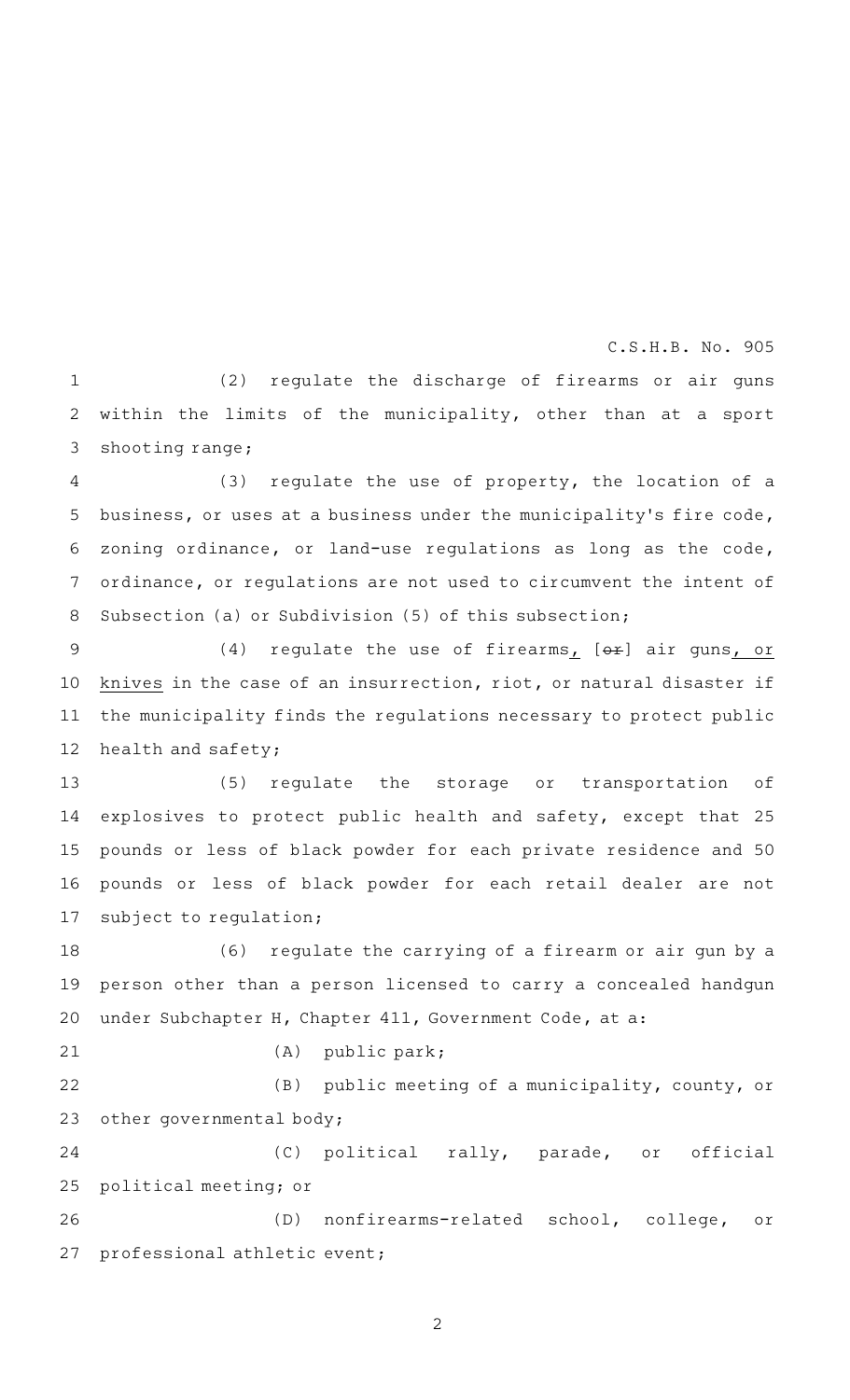$C.S.H.B. No. 905$ 

(7) regulate the hours of operation of a sport shooting range, except that the hours of operation may not be more limited than the least limited hours of operation of any other business in the municipality other than a business permitted or licensed to sell or serve alcoholic beverages for on-premises consumption; or 1 2 3 4 5 6

7

8

(A) public property; or

(B) private property without consent of the property owner. 9 10

 $(8)$  regulate the carrying of an air gun by a minor on:

(d) The exception provided by Subsection (b)(4) does not authorize the seizure or confiscation of any firearm, air gun, knife, or ammunition from an individual who is lawfully carrying or possessing the firearm, air gun, knife, or ammunition. 11 12 13 14

 $(e)$  In this section: 15

(1) "Air gun" means any gun that discharges a pellet, BB, or paintball by means of compressed air, gas propellant, or a spring. 16 17 18

(2) "Knife" has the meaning assigned by Section  $46.01$ , Penal Code. 19 20

 $(3)$  "Sport shooting range" has the meaning assigned by Section 250.001. 21 22

SECTION 4. The heading to Chapter 236, Local Government Code, is amended to read as follows: 23 24

CHAPTER 236. COUNTY REGULATION OF FIREARMS, KNIVES, AMMUNITION, FIREARM SUPPLIES, AND SPORT SHOOTING RANGES SECTION 5. Section 236.001, Local Government Code, is 25 26 27

3